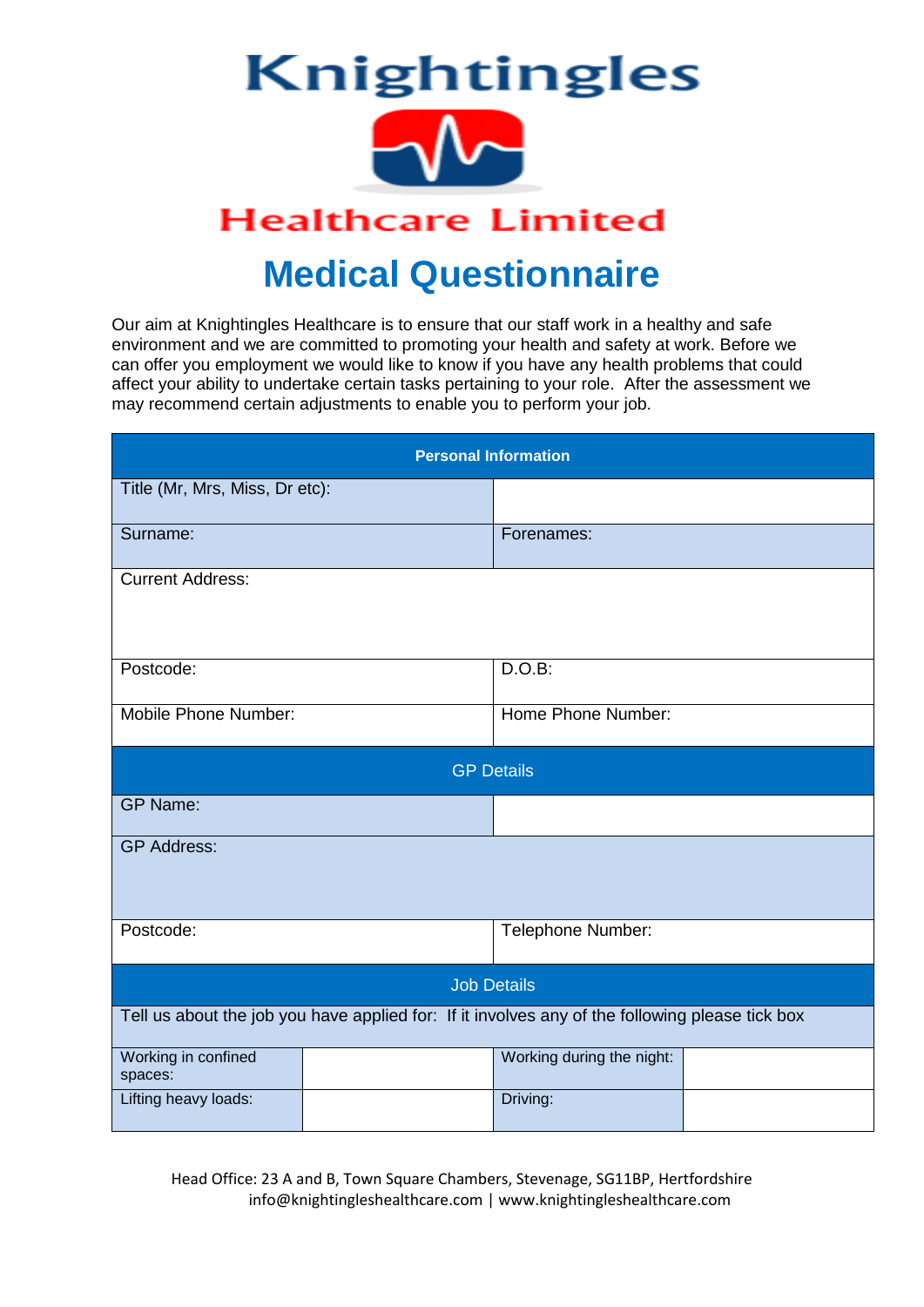

## **Healthcare Limited**

| Exposure to needles or<br>syringes:                                                                                                                                                             |                                                                                                   | <b>Visual Display Unit</b><br>(Periods of 2 hrs or more<br>a day): |                   |             |     |
|-------------------------------------------------------------------------------------------------------------------------------------------------------------------------------------------------|---------------------------------------------------------------------------------------------------|--------------------------------------------------------------------|-------------------|-------------|-----|
| Other:                                                                                                                                                                                          |                                                                                                   |                                                                    |                   |             |     |
|                                                                                                                                                                                                 | Previous employment in the last five years                                                        |                                                                    |                   |             |     |
| Employer                                                                                                                                                                                        | Nature of your work                                                                               |                                                                    | <b>Start date</b> | Finish date |     |
|                                                                                                                                                                                                 |                                                                                                   |                                                                    |                   |             |     |
|                                                                                                                                                                                                 |                                                                                                   |                                                                    |                   |             |     |
|                                                                                                                                                                                                 |                                                                                                   |                                                                    |                   |             |     |
|                                                                                                                                                                                                 |                                                                                                   |                                                                    |                   |             |     |
|                                                                                                                                                                                                 | All staff groups complete this section                                                            |                                                                    |                   | <b>Yes</b>  | No  |
| Do you have any illness/impairment/disability (physical or psychological) which may                                                                                                             |                                                                                                   |                                                                    |                   |             |     |
| affect your work?                                                                                                                                                                               | Have you ever had any illness/impairment/disability which may have been caused or                 |                                                                    |                   |             |     |
| made worse by your work?                                                                                                                                                                        |                                                                                                   |                                                                    |                   |             |     |
| Are you having, or waiting for treatment (including medication) or investigations at<br>present? If your answer is yes, please provide further details of the condition,<br>treatment and dates |                                                                                                   |                                                                    | $\mathbf{L}$      |             |     |
| Do you think you may need any adjustments or assistance to help you to do the job?                                                                                                              |                                                                                                   |                                                                    |                   |             |     |
|                                                                                                                                                                                                 | <b>Tuberculosis</b>                                                                               |                                                                    |                   |             |     |
| Clinical diagnosis and management of tuberculosis, and measures for its prevention<br>and control (NICE 2006)                                                                                   |                                                                                                   |                                                                    |                   |             | No. |
| Have you lived continuously in the UK for the last 5 years?                                                                                                                                     |                                                                                                   |                                                                    |                   |             |     |
| years                                                                                                                                                                                           | If you answered no above, please list all of the countries that you have lived in over the last 5 |                                                                    |                   |             |     |
|                                                                                                                                                                                                 | Have you had a BCG vaccination in relation to Tuberculosis?                                       |                                                                    |                   |             |     |
| If you answered yes please state when                                                                                                                                                           |                                                                                                   |                                                                    | Date              |             |     |
| Do you have any of the following                                                                                                                                                                |                                                                                                   |                                                                    | Yes               | <b>No</b>   |     |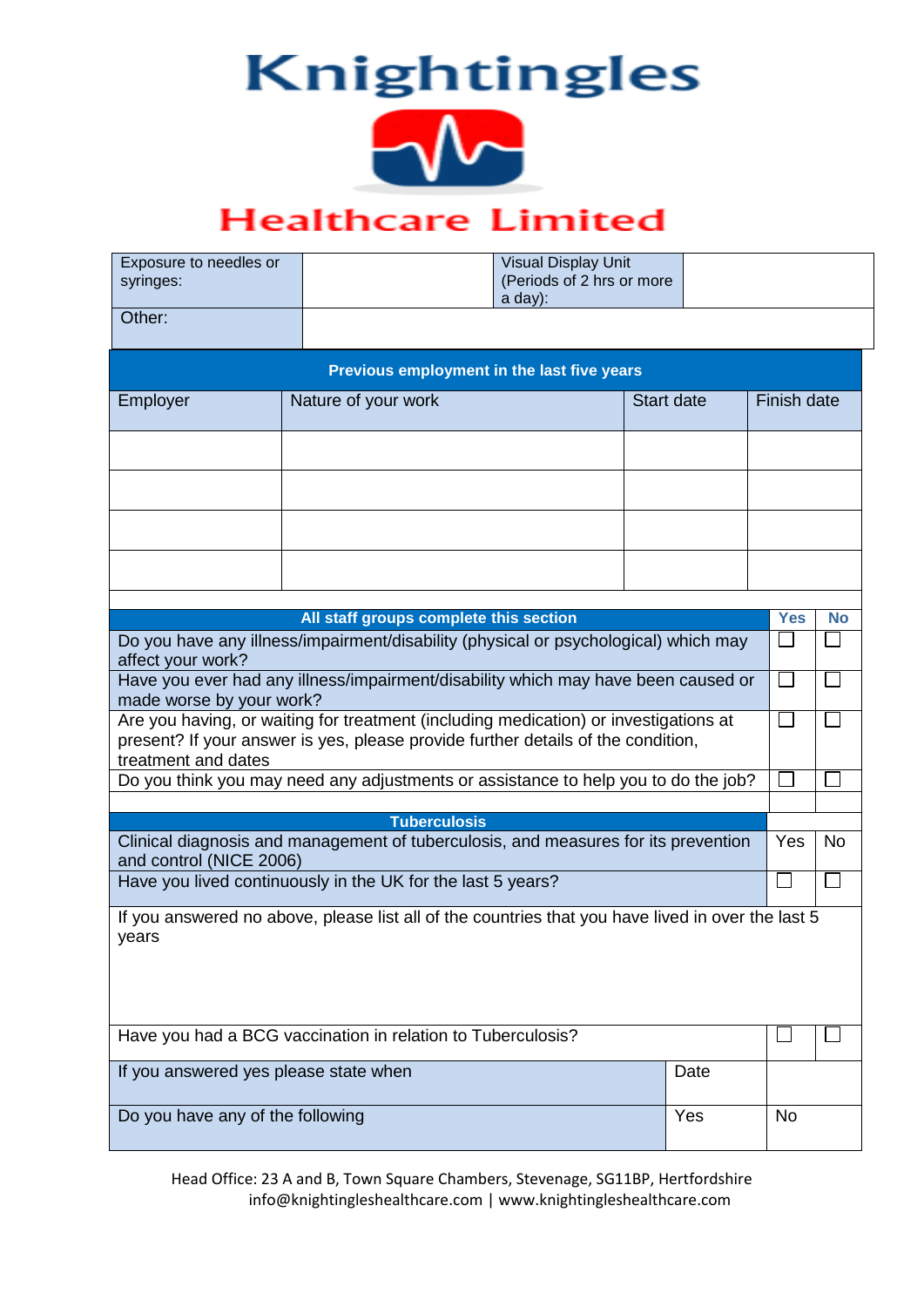

## **Healthcare Limited**

| A cough which has lasted for more than 3 weeks                                                                              |                |                                                                           |      |  |   |         |           |      |  |
|-----------------------------------------------------------------------------------------------------------------------------|----------------|---------------------------------------------------------------------------|------|--|---|---------|-----------|------|--|
| Unexplained weight loss                                                                                                     |                |                                                                           |      |  |   |         |           |      |  |
| Unexplained fever                                                                                                           |                |                                                                           |      |  |   |         |           |      |  |
| Have you had tuberculosis (TB) or been in recent contact with open TB                                                       |                |                                                                           |      |  |   |         |           |      |  |
|                                                                                                                             |                |                                                                           |      |  |   |         |           |      |  |
|                                                                                                                             |                | <b>Chicken Pox or Shingles</b>                                            |      |  |   |         |           |      |  |
| Have you ever had chicken pox or shingles                                                                                   |                |                                                                           |      |  |   |         |           |      |  |
| Yes<br><b>No</b><br><b>Date</b>                                                                                             |                |                                                                           |      |  |   |         |           |      |  |
|                                                                                                                             |                |                                                                           |      |  |   |         |           |      |  |
|                                                                                                                             |                | <b>Immunisation History</b>                                               |      |  |   |         |           |      |  |
| Have you have any of the following immunisations                                                                            |                |                                                                           |      |  |   | Yes     | <b>No</b> | Date |  |
| Triple vaccination as a child (Diptheria / Tetanus / Whooping                                                               |                |                                                                           |      |  |   |         |           |      |  |
| cough)                                                                                                                      |                |                                                                           |      |  |   |         |           |      |  |
| Polio                                                                                                                       |                |                                                                           |      |  |   |         |           |      |  |
| Tetanus                                                                                                                     |                |                                                                           |      |  |   |         |           |      |  |
| <b>BCG Vaccination</b>                                                                                                      |                |                                                                           |      |  |   |         |           |      |  |
| TWO M.M.R's                                                                                                                 |                |                                                                           |      |  |   |         |           |      |  |
| Varicella (Chickenpox)                                                                                                      |                |                                                                           |      |  |   |         |           |      |  |
| Hepatitis B (If Yes is ticked please give dates below)                                                                      |                |                                                                           |      |  |   |         |           |      |  |
| Course:                                                                                                                     | 3<br>2<br>1    |                                                                           |      |  |   |         |           |      |  |
| $\mathbf{1}$<br>Boosters:                                                                                                   | $\overline{2}$ |                                                                           |      |  | 3 |         |           |      |  |
|                                                                                                                             |                |                                                                           |      |  |   |         |           |      |  |
|                                                                                                                             |                | <b>HIV</b>                                                                |      |  |   |         |           |      |  |
| Have you had an HIV Test                                                                                                    | Yes            | No                                                                        | Date |  |   | Result: |           |      |  |
| Do you have reason to believe that you may have been exposed to HIV infection                                               |                |                                                                           |      |  |   |         | Yes       | No   |  |
|                                                                                                                             |                |                                                                           |      |  |   |         |           |      |  |
|                                                                                                                             |                | <b>HEPATITIS C</b>                                                        |      |  |   |         |           |      |  |
| Have you had a Hep C antibody                                                                                               | Yes            | No                                                                        | Date |  |   | Result: |           |      |  |
| <b>Test</b>                                                                                                                 |                |                                                                           |      |  |   |         |           |      |  |
| Do you have reason to believe that you may have been exposed to Hep C<br>infection                                          |                |                                                                           |      |  |   |         | Yes       | No   |  |
|                                                                                                                             |                |                                                                           |      |  |   |         |           |      |  |
|                                                                                                                             |                | <b>Proof of Immunity (Please send the following)</b>                      |      |  |   |         |           |      |  |
| Varicella<br>pox or shingles however we strongly advise that you provide serology test<br>result showing varicella immunity |                | You must provide a written statement to confirm that you have had chicken |      |  |   |         |           |      |  |